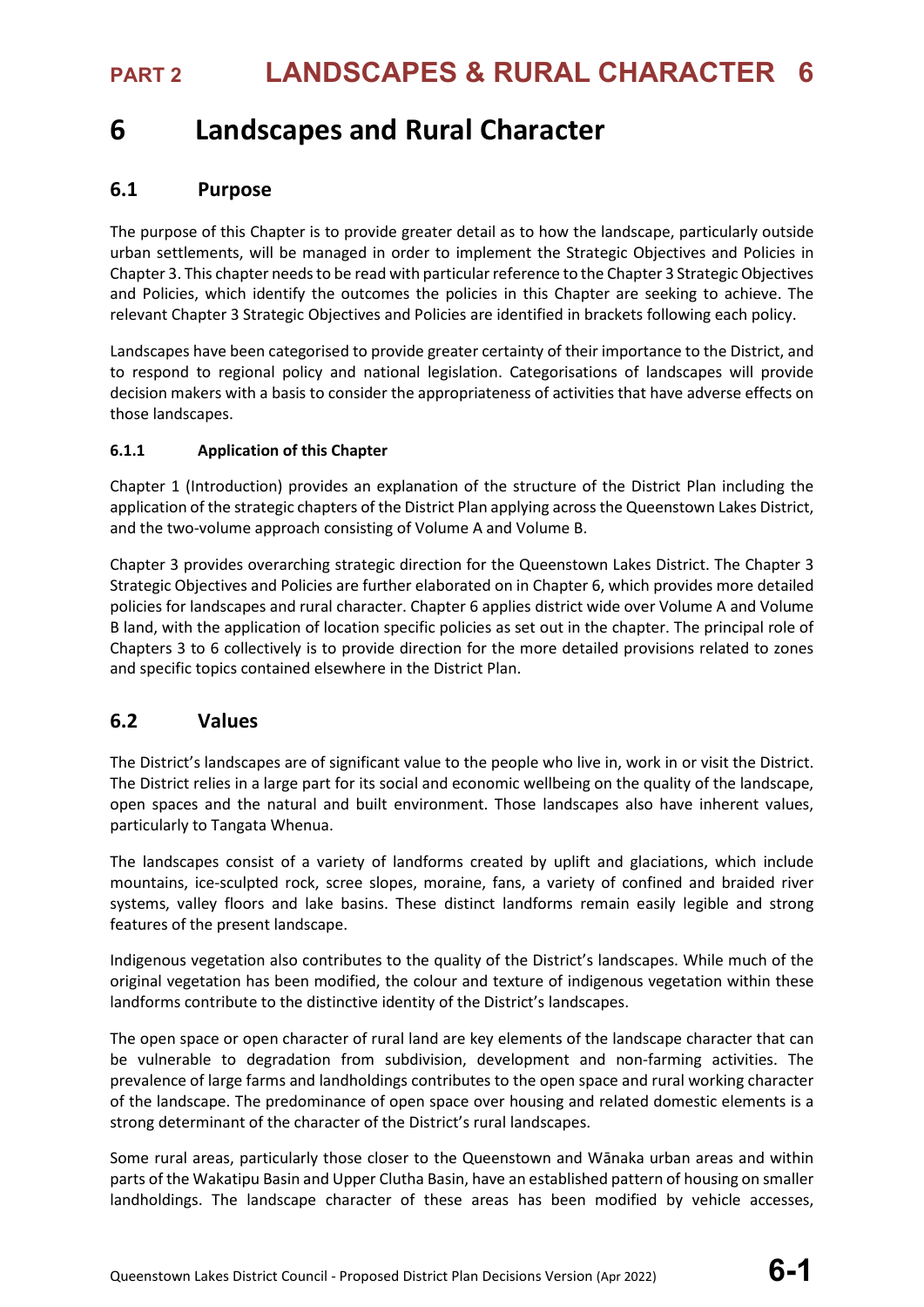earthworks and vegetation planting for amenity, screening and shelter, which have reduced the open space exhibited by larger scale farming activities.

While acknowledging these rural areas have established rural living and development, and a substantial amount of further subdivision and development has already been approved in these areas, the landscape values of these areas are vulnerable to degradation from further subdivision and development. Areas where rural living development is at or is approaching the finite capacity of the landscape need to be identified if the District's distinctive rural landscape values are to be sustained. Areas where the landscape can accommodate sensitive and sympathetic rural living developments similarly need to be identified.

The lakes and rivers both on their own and, when viewed as part of the distinctive landscape, are a significant element of the national and international identity of the District and provide for a wide range of amenity and recreational opportunities. They are nationally and internationally recognised as part of the reason for the District's importance as a visitor destination, as well as one of the reasons for residents to belong to the area. Managing the landscape and recreational values on the surface of lakes and rivers is an important District Plan function.

Private, commercial and public operators rely on the use, occupation of and access to lakes and rivers for a wide range of activities including recreation, commercial recreation, tourism, transport services and infrastructure. These activities could also include both temporary and permanent structures on the surface, and on the margins, of lakes and rivers.

Activities on the surface of lakes and rivers and their supporting infrastructure can have adverse effects on nature conservation values, landscape values, and navigational and congestion safety (including on other commercial operators and recreational users). New activities also have the potential to adversely affect established activities for example by detracting from the experience enjoyed by the users of existing activities and generating adverse safety effects.

## **6.3 Policies**

### $6.3.1$ **Rural Landscape Categorisation**

- $6.3.1.1$ Categorise the Rural Zoned landscapes in the District as:
	- a. Outstanding Natural Feature (ONF);
	- b. Outstanding Natural Landscape (ONL);
	- c. Rural Character Landscape (RCL)
	- (*SO 3.2.5 and SP 3.3.28, 3.3.32*).
- $6.3.1.2$ Exclude identified Ski Area Sub-Zones and the area of the Frankton Arm located to the east of the Outstanding Natural Landscape line as shown on the District Plan web mapping application from the Outstanding Natural Feature, Outstanding Natural Landscape and Rural Character Landscape categories applied to the balance of the Rural Zone and from the policies of this Chapter related to those categories. (*SO 3.1B.5 and 3.1B.6*).
- $6.3.1.3$ Provide a separate regulatory regime for the Gibbston Valley (identified as the Gibbston Character Zone), Rural Residential Zone, Rural Lifestyle Zone and the Special Zones within which the Outstanding Natural Feature, Outstanding Natural Landscape and Rural Character Landscape categories and the policies of this Chapter related to those categories do not apply unless otherwise stated. (*SO 3.1B.5 and 3.1B.6*).
- 6.3.1.4 Provide a separate regulatory regime for the Wakatipu Basin Rural Amenity Zone, within which the Outstanding Natural Feature, Outstanding Natural Landscape and Rural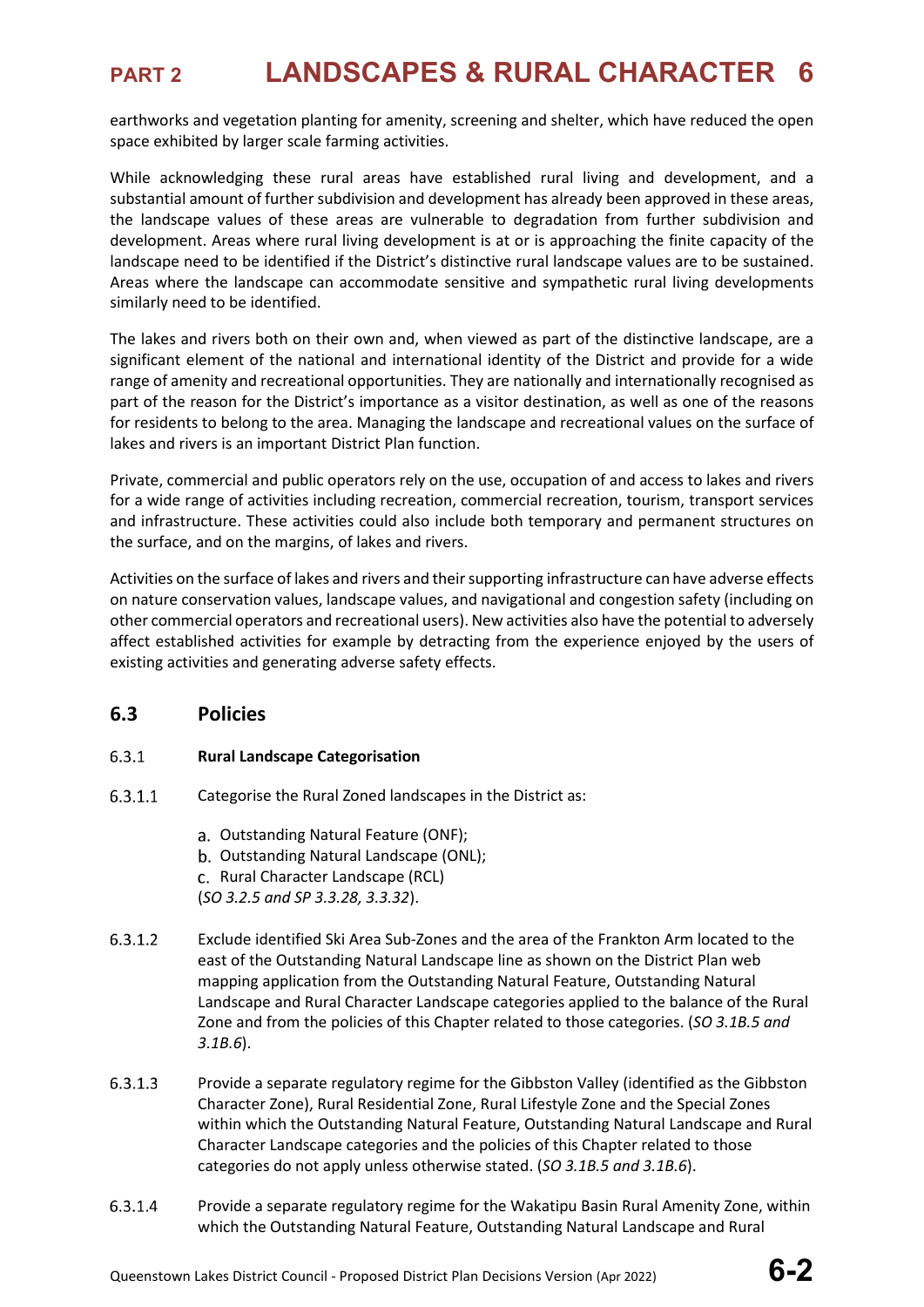Character Landscape categories and the policies of this Chapter related to those categories do not apply. (*SO 3.2.1, 3.2.1.7, 3.2.1.8, 3.2.5, 3.2.5.3, 3.2.5.5, 3.2.5.6, and SP 3.3.21 – 3.3.27, 3.3.30, 3.3.31*).

6.3.1.5 Classify the Open Space and Recreation zoned land located outside the Urban Growth Boundary as Outstanding Natural Landscape, Outstanding Natural Feature or Rural Character Landscape, and provide a separate regulatory framework for the Open Space and Recreation Zones within which the remaining policies of this Chapter do not apply. (*SO 3.2.5, 3.2.5.1, 3.5.5.5, 3.2.5.7 and SP 3.3.28, 3.3.30, 3.3.32*)

### $6.3.2$ **Managing Activities in the Rural Zone, the Gibbston Character Zone, the Rural Residential Zone and the Rural Lifestyle Zone**

- $6.3.2.1$ Avoid urban development and subdivision to urban densities in the rural zones. (*SO 3.2.2, 3.2.2.1, 3.2.5, 3.2.5.2, 3.2.5.3, 3.2.5.4, 3.2.5.5, 3.2.5.6, and SP 3.3.15*).
- $6.3.2.2$ Ensure that the location and direction of lights does not cause excessive glare and avoids unnecessary degradation of views of the night sky and of landscape character, including of the sense of remoteness where it is an important part of that character. (*SO 3.2.5, 3.2.5.2, 3.2.5.3, 3.2.5.4, 3.2.5.5, 3.2.5.6, and SP 3.3.20, 3.3.23, 3.3.30, 3.3.31, 3.3.34, 3.3.35*).
- $6.3.2.3$ Ensure the District's distinctive landscapes are not degraded by production forestry planting and harvesting activities. (*SO 3.2.1, 3.2.1.7, 3.2.5, 3.2.5.2, 3.2.5.3, 3.2.5.4, 3.2.5.5, 3.2.5.6, and SP 3.3.20, 3.3.21, 3.3.27, 3.3.30, 3.3.31, 3.3.34, 3.3.35*).
- 6.3.2.4 Enable continuation of the contribution low-intensity pastoral farming in the Rural Zone and viticulture in the Gibbston Character Zone on large landholdings makes to the District's landscape character. (*SO 3.2.1, 3.2.1.7, 3.2.5, 3.2.5.2, 3.2.5.3, 3.2.5.4, 3.2.5.5, 3.2.5.6, and SP 3.3.21*).
- Avoid indigenous vegetation clearance where it would significantly degrade the visual 6.3.2.5 character and qualities of the District's distinctive landscapes. (*SO 3.2.1, 3.2.1.8, 3.2.4, 3.2.5, 3.2.5.2, 3.2.5.3, 3.2.5.4, 3.2.5.5, 3.2.5.6, and SP 3.3.30, 3.3.31, 3.3.34, 3.3.35*).
- 6.3.2.6 Encourage subdivision and development proposals to promote indigenous biodiversity protection and regeneration where the landscape values and nature conservation values would be maintained or enhanced, particularly where the subdivision or development constitutes a change in the intensity in the land use or the retirement of productive farm land. (*SO 3.2.1, 3.2.1.7, 3.2.1.8, 3.2.4, 3.2.4.1 – 3.2.4.7, 3.2.5.2, 3.2.5.3, 3.2.5.4, 3.2.5.5, 3.2.5.6, and SP 3.3.20, 3.3.30, 3.3.31, 3.3.34, 3.3.35*).
- $6.3.2.7$ Ensure that subdivision and development in the Outstanding Natural Landscapes and Rural Character Landscapes in proximity to an Outstanding Natural Feature or Outstanding Natural Landscape does not compromise the landscape values of that Outstanding Natural Feature or Outstanding Natural Landscape. (*SO 3.2.5, 3.2.5.2, 3.2.5.3, 3.2.5.4, 3.2.5.6, and SP 3.3.30, 3.3.31*)
- $6.3.2.8$ Encourage any landscaping to be ecologically viable and consistent with the established character of the area. (*SO 3.2.5, 3.2.5.2, 3.2.5.3, 3.2.5.5, and SP 3.3.30, 3.3.34, 3.3.35*).
- $6.3.3$ **Managing Activities on Outstanding Natural Features and in Outstanding Natural Landscapes**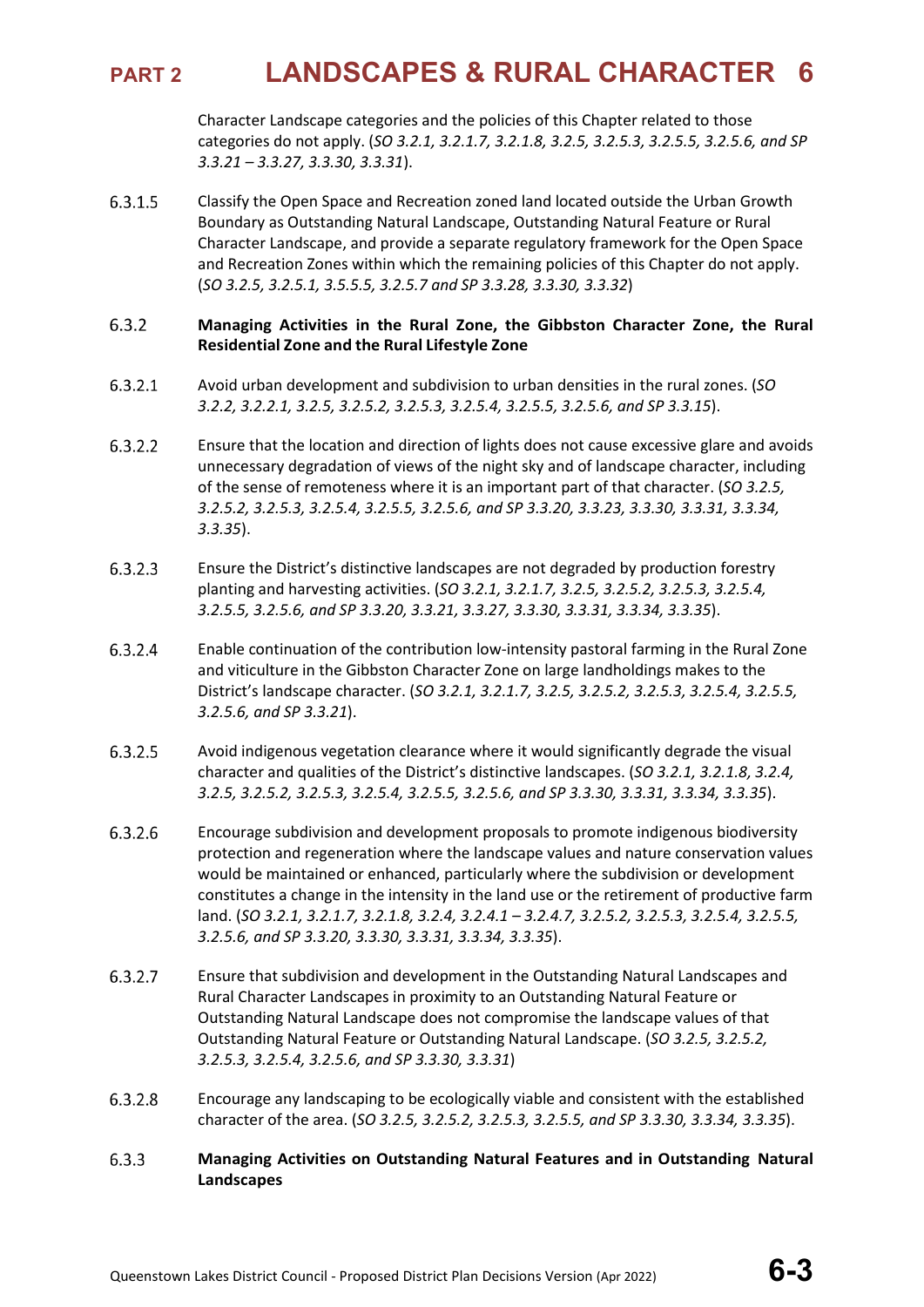- $6.3.3.1$ Recognise that subdivision and development is inappropriate on Outstanding Natural Features or in Outstanding Natural Landscapes unless:
	- a. landscape values are protected; and
	- b. in the case of any subdivision or development, all buildings and other structures and all changes to landform or other physical changes to the appearance of land will be reasonably difficult to see from beyond the boundary of the site in question. (*SO 3.2.1, 3.2.1.7, 3.2.1.8, 3.2.5, 3.2.5.2, 3.2.5.3, 3.2.5.4 and SP 3.3.2, 3.3.23, 3.3.30, 3.3.31*)
- 6.3.3.2 Ensure that the protection of Outstanding Natural Features and Outstanding Natural Landscapes includes recognition of any values relating to cultural and historic elements, geological features and matters of cultural and spiritual value to Tangata Whenua, including tōpuni and wāhi tūpuna. (*SO 3.2.3, 3.2.3.1, 3.2.5.2, 3.2.5.3, 3.2.5.4, 3.2.7.1, and SP 3.3.17, 3.3.23, 3.3.30, 3.3.31, 3.3.43, 3.3.49, 3.3.50, Chapter 5*).
- $6.3.3.3$ For farming activities within Outstanding Natural Features and Outstanding Natural Landscapes:
	- a. Recognise that farming activities may modify the landscape;
	- b. Enable those activities in a way that is consistent with protecting the values of Outstanding Natural Features and Outstanding Natural Landscapes. (3.2.1.7, 3.2.1.8, 3.2.4.1, 3.2.5.1, 3.3.20, 3.3.30).
- 6.3.3.4 The landscape values of Outstanding Natural Landscapes are a significant intrinsic, economic and recreational resource, such that new large scale renewable electricity generation or new large scale mineral extraction development proposals are not likely to be compatible with them. (*SO 3.2.1, 3.2.1.8, 3.2.5, 3.2.5.2, 3.2.5.3, 3.2.5.4, and SP 3.3.24, 3.3.30*).
- 6.3.3.5 Maintain the open landscape character of Outstanding Natural Features and Outstanding Natural Landscapes where it is open at present. (*SO 3.2.1, 3.2.1.7, 3.2.1.8, 3.2.5, 3.2.5.2, 3.2.5.3, 3.2.5.4, and SP 3.3.2, 3.3.21, 3.3.23, 3.3.30, 3.3.31*).
- *6.3.3.6* Locate, design, operate and maintain regionally significant infrastructure so as to seek to avoid adverse effects on Outstanding Natural Landscapes and Outstanding Natural Features, while acknowledging that location constraints and/or the nature of the infrastructure may mean that this is not possible in all cases. (3.2.1.9, 3.2.5.1, 3.3.25, 3.3.30).
- *6.3.3.7* In cases where it is demonstrated that regionally significant infrastructure cannot avoid adverse effects on Outstanding Natural Landscapes and Outstanding Natural Features, avoid significant adverse effects and minimise other adverse effects on those landscapes and features. (3.2.1.9, 3.2.5.1, 3.3.25, 3.3.30).

### 6.3.4 **Managing Activities in Rural Character Landscapes**

6.3.4.1 Recognise that subdivision and development is unsuitable in many locations in Rural Character Landscapes and successful applications will need to be, on balance, consistent with the objectives and policies of the Plan. (*SO 3.2.1, 3.2.1.1, 3.2.1.8, 3.2.5, 3.2.5.5, 3.2.5.6, and SP 3.3.2, 3.3.22, 3.3.23, 3.3.34, 3.3.35*).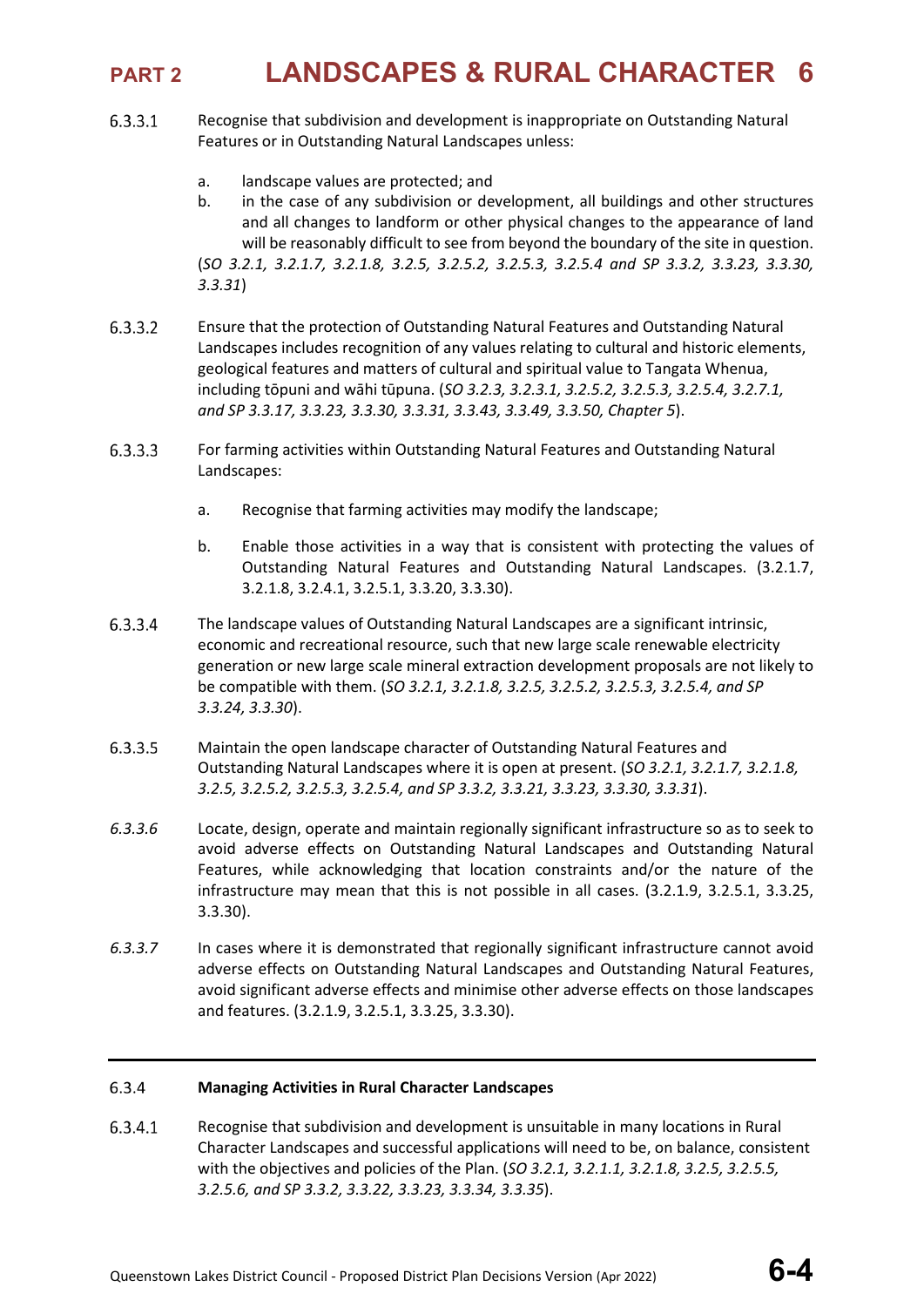- $6.3.4.2$ Encourage plan changes applying Rural Lifestyle and Rural Residential Zones to land as the appropriate planning mechanism to provide for any new rural lifestyle and rural residential developments in preference to ad-hoc subdivision and development and ensure these zones are located in areas where the landscape can accommodate the change. (*SO 3.2.1, 3.2.1.8, 3.2.5, 3.2.5.5, 3.2.5.6, and SP 3.3.22, 3.3.34, 3.3.35*).
- 6.3.4.3 Require that proposals for subdivision or development for rural living in the Rural Zone:
	- a. take into account all subdivision and development that is in existence or is consented for all land within the relevant landscape character area as at 14 May 2021; and
	- b. assess the potential for adverse cumulative effects on the landscape character of that area and its wider landscape context.

- 6.3.4.4 Have particular regard to the potential adverse effects on landscape character and visual amenity values where further subdivision and development would constitute sprawl along roads. (*SO 3.2.1, 3.2.1.8, 3.2.2, 3.2.2.1, 3.2.5, 3.2.5.5, 3.2.5.6, and SP 3.3.23, 3.3.34, 3.3.35*).
- 6.3.4.5 Ensure incremental changes from subdivision and development do not degrade landscape character, or important views as a result of activities associated with mitigation of the visual effects of proposed development such as screen planting, mounding and earthworks. (*SO 3.2.1, 3.2.1.8, 3.2.5, 3.2.5.5, 3.2.5.6, and SP 3.3.23, 3.3.34, 3.3.35*).
- *6.3.4.6* Locate, design, operate and maintain regionally significant infrastructure so as to seek to avoid significant adverse effects on the character of the landscape, while acknowledging that location constraints and/or the nature of the infrastructure may mean that this is not possible in all cases. (3.2.1.9, 3.2.5.2, 3.3.25, 3.3.32).
- *6.3.4.7* In cases where it is demonstrated that regionally significant infrastructure cannot avoid significant adverse effects on the character of the landscape, such adverse effects shall be minimised. (3.2.1.9, 3.2.5.2, 3.3.25, 3.3.32).
- 6.3.4.8 Avoid adverse effects on visual amenity from subdivision, use and development that:
	- a. is highly visible from public places and other places which are frequented by members of the public generally (except any trail as defined in this Plan);or
	- b. forms the foreground for an Outstanding Natural Feature or Outstanding Natural Landscape when viewed from public roads

(*SO 3.2.1, 3.2.1.8, 3.2.5, 3.2.5.5, 3.2.5.6, and SP 3.3.23, 3.3.30, 3.3.31, 3.3.34, 3.3.35*).

- 6.3.4.9 In the Wakatipu Basin, avoid planting and screening, particularly along roads and boundaries that would degrade openness where such openness is an important part of its landscape character. (*SO 3.2.1, 3.2.1.7, 3.2.1.8, 3.2.5, 3.2.5.5, 3.2.5.6, and SP 3.3.23, 3.3.34, 3.3.35*).
- 6.3.4.10 In the Upper Clutha Basin, subdivision and development maintains open landscape character where that is the existing character of the Rural Character Landscape. (*SO 3.2.1, 3.2.1.7, 3.2.1.8, 3.2.5, 3.2.5.5, 3.2.5.6, and SP 3.3.23, 3.3.34, 3.3.35*).
- 6.3.4.11 Encourage development to utilise shared accesses and infrastructure, and to locate within the parts of the site where it will minimise disruption to natural landforms and to

<sup>(</sup>*SO 3.2.1, 3.2.1.8, 3.2.5, 3.2.5.5, 3.2.5.6, and SP 3.3.23, 3.3.34, 3.3.35*).